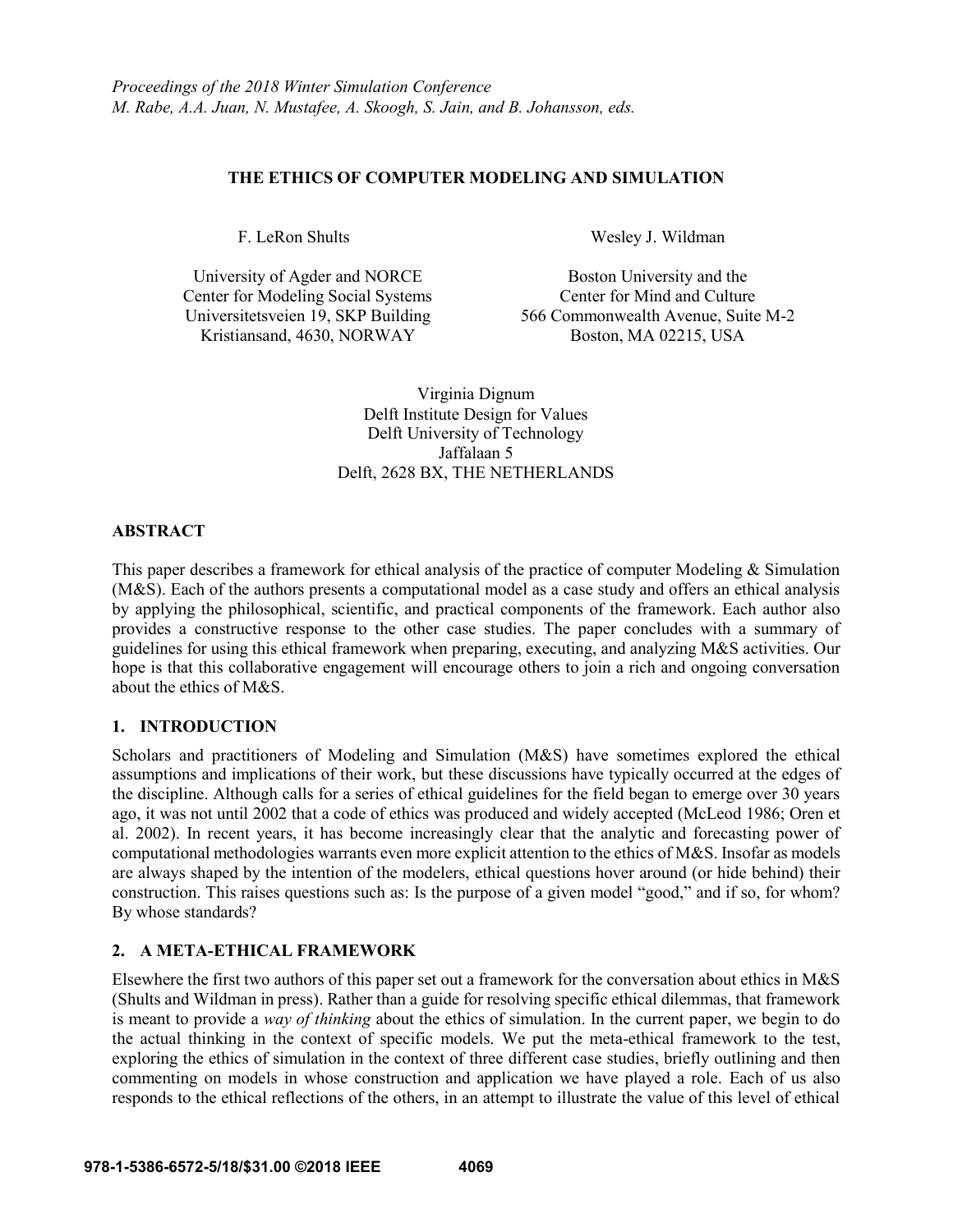discussion among colleagues. We conclude with a brief summary and a call for further engagement. In the remainder of this introduction, we outline the ethical framework whose usefulness we hope to demonstrate.

This framework has three components: an outline of the general principles of ethical theoryconstruction, an emphasis on the relevance of evolutionary perspectives on moral reasoning and behavior, and an attempt to show how these first two can help mitigate moral confusion and moral evasion, respectively. The first component engages what we call *philosophical meta-ethics*. This involves a distinction between "the good" (what is valuable?) and "the right" (what should individuals or institutions do?). Any ethical theory worth its salt will need to link these in a coherent way. As John Rawls points out, ethical theories of the *teleological* type (from the Greek *telos*, meaning end or purpose) tend to define the good independently from the right, and then define the right "as that which maximizes the good. More precisely, those institutions and acts are right which… produce the most good, or at least as much good as any of the other institutions and acts open as real possibilities" (Rawls 2005, p. 24). Such theories are sometimes called "consequentialist" because they focus on the consequences of (im)moral actions, and evaluate their rightness on the basis of their connection to the chosen standard of goodness. That standard varies widely among consequentialists; for example, hedonists choose pleasure, perfectionists choose human excellence, and eudaimonists choose happiness. We use "consequentialist" rather than "teleological" in what follows for the sake of consistency.

The other major type of ethical theory is *deontological* (from the Greek *deon*, meaning that which is binding, needful, or right). In this case, to quote Rawls again, the theorist "does not specify the good independently from the right, or does not interpret the right as maximizing the good" (Rawls 2005, p. 30). Actions are wrong not because of their consequences, but because the sort of act that they *are* is not right. One popular example of this approach is "divine command" theory, which subsumes the good and the right in the ideal of obedience to the will of a god. Immanuel Kant's categorical imperative is another example: act only according to that maxim whereby you can at the same time will that it should become a universal law. John Stuart Mill's utilitarianism, on the other hand, is an example of ethical theories of the consequentialist type; for him, the highest value (the good) is the promotion of the well-being of the greatest number of people. Insofar as "virtue theories" of ethics focus on virtue itself as the good, and promote moral behaviors that engender its formation, they can also be considered consequentialist in the broadest sense. The first component of our meta-ethical framework for M&S encourages professionals in the field of M&S to get clear on how they think about the good, and the criteria by which they evaluate the rightness of their professional activities.

The second component of our framework is *scientific meta-ethics*. Most ethical theory construction in western philosophy has occurred within what we now call the humanities. Humanities scholars have produced enormously rich literature on the criteria and conditions for human moral behavior. In the last few decades, however, scientific disciplines have increasingly taken up interest in ethics. The evolutionary sciences in particular have contributed insights into the emergence of human morality, demonstrating the extent to which our capacity for cooperation and (at least parochial) altruism has analogues in other species. Even more significantly, research in these fields has shown that the eusociality of our species is a result of natural selection, having provided our ancestors with new capacities that increased their survival advantage. Although there are a wide variety of competing theories about the precise evolutionary mechanisms by which this occurred, and the value of those mechanisms in our contemporary environment, there is a broad consensus that human morality can be explained in evolutionary terms. Our main point here is that metaethics can no longer ignore the empirical findings and theoretical developments in these fields. The plausibility of philosophical meta-ethical claims is now constrained by their coherence with evolutionary insights into the evolution of human morality.

The *practical import of meta-ethics* is the third component of our framework. What does all of this mean for practitioners of M&S? We suggest that consequentialist approaches to ethics appeal somewhat naturally to most computer scientists and engineers because these fields invite utilitarian analysis and focus on concrete consequences. But this leaves open the key ethical question: what are the criteria for assessing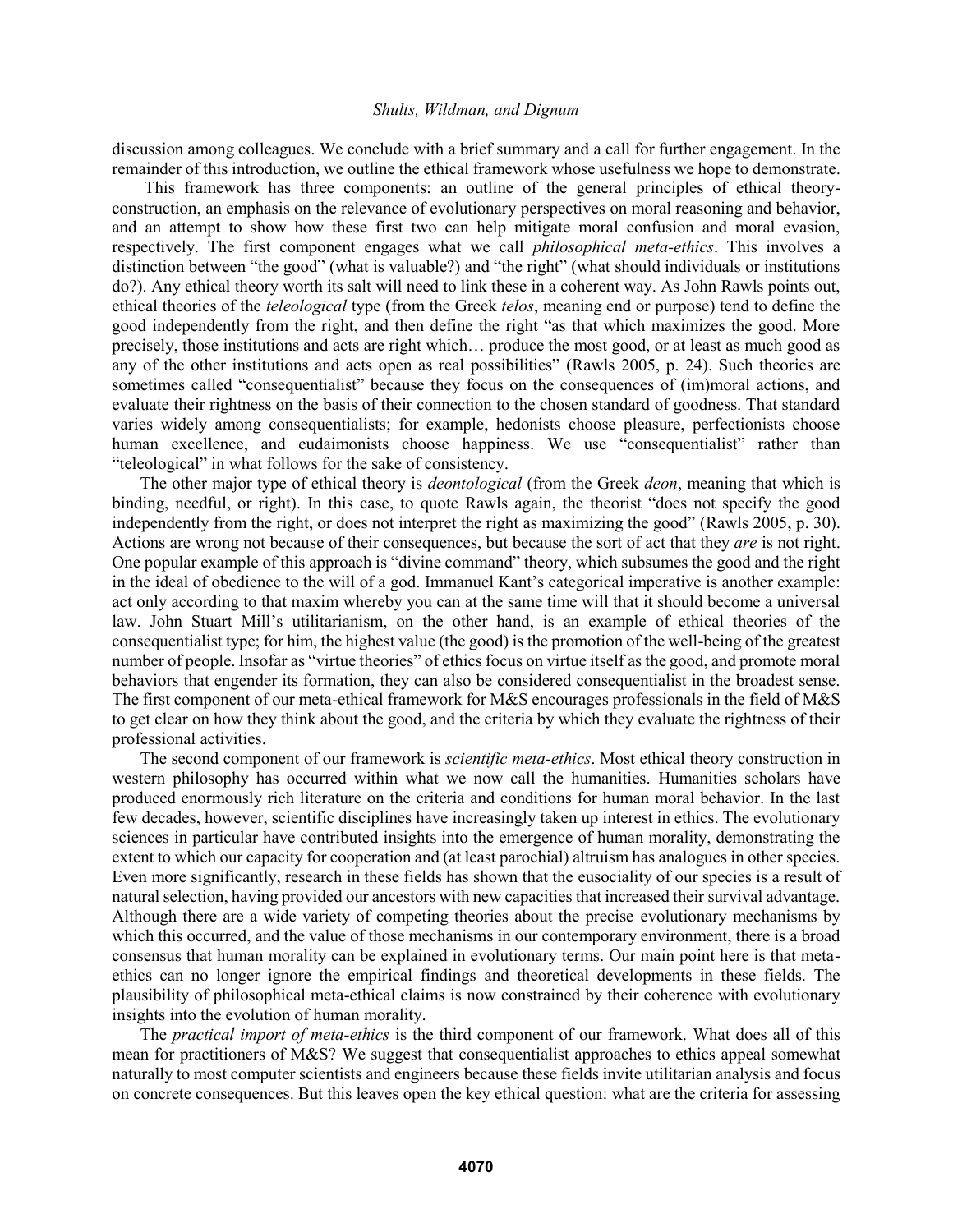the value (goodness) of consequences? Even for those who might prefer a deontological approach, we argue that it is important for M&S professionals to be more explicit about values that guide their ethical judgments. We also suggest that it is easier to accept moral responsibility for our judgments and choices – even as scientists and scholars – if we acknowledge the nature and power of the moral equipment that is part of our phylogenetic inheritance. Computer modelers are human too, and the more we all understand the mechanisms that shape our ethically laden decisions the easier it will be to accept our limitations and to develop more plausible models and more useful simulations to guide our discussions about human behavior. Let's consider some case studies.

## **3. CASE STUDY: THE ETHICS OF SIMULATING SECULARITY (SHULTS)**

The case I have chosen for meta-ethical analysis and reflection is a computational model and set of simulation experiments reported in "Forecasting Changes in Religiosity and Existential Security with an Agent-Based Model," an article our research team recently published in the *Journal of Artificial Societies and Social Simulation* (Gore et al. 2018). Our goal was to identify some of the conditions under which – and mechanisms by which – religious beliefs and behaviors decrease (or increase) in a population. The model can be construed as an attempt to simulate "secularity" as well as "religiosity." I begin with a description of the case study to set the stage. I then offer a series of scientific and philosophical meta-ethical reflections in the context of a discussion of the tension between "religious" and "secular" approaches to organizing society and enforcing moral norms. Empirical findings and theoretical developments in the relevant disciplines provide warrant for the philosophical claim that if our intention is to enhance the wellbeing of future human generations, we ought to promote secularism (and naturalism) in contemporary populations, a task that can be aided by social simulation.

Within the author team that wrote the article described in this case, we referred to the computational architecture we developed as the Non-Religiosity Model – or NoRM. It is well-known in the scientific study of *religion* that the latter is negatively correlated with individual variables such as higher education and with contextual variables such as higher existential security (e.g., Norris and Inglehart 2015; Hungerman 2014). We developed an agent-based model in order to further specify these claims about the hypothesized causal relationships among religion, education, and existential security, and to construct an artificial society in which the relevant dynamics could be explored. Our agent architectures were based on structural equation models drawn from new statistical and factor analyses of the International Social Survey Programme (ISSP). The agents in NoRM are connected within social networks, and interact with one another based on each agent's education level, religious practices, and existential security, within their natural and social environments. Each agent also has variables related to belief in God, supernatural beliefs, and religious formation. See Figure 1 for a graphical representation of the variable dependencies within NoRM that enabled us to study changes in religiosity and existential security in the artificial society.

We initialized the existential security level of the environment at the beginning of each run using data from the Human Development Report (HDR) on selected countries for particular years. The HDR provides an annual multi-facetted measurement of country-level well-being based on variables such as longevity, health, and standard of living (Sen 2003). The agents were initialized by randomly sampling ISSP respondents from the specified country and year. The characteristics of each simulated agent were parameterized based on the data from one of the selected respondents. Our goal was to simulate the emergence of macro-level shifts in religiosity and existential security within a real-world population (observed in the ISSP and HDR data sets) from the micro-level agent interactions in the model (guided by the scientific literature and our statistical and factor analyses). The model was calibrated by testing its capacity to predict the (real-world) shifts in the relevant variables that occurred during a 10-year period (1990-2000) within 11 countries (selected because they had sufficient ISSP and HDR data).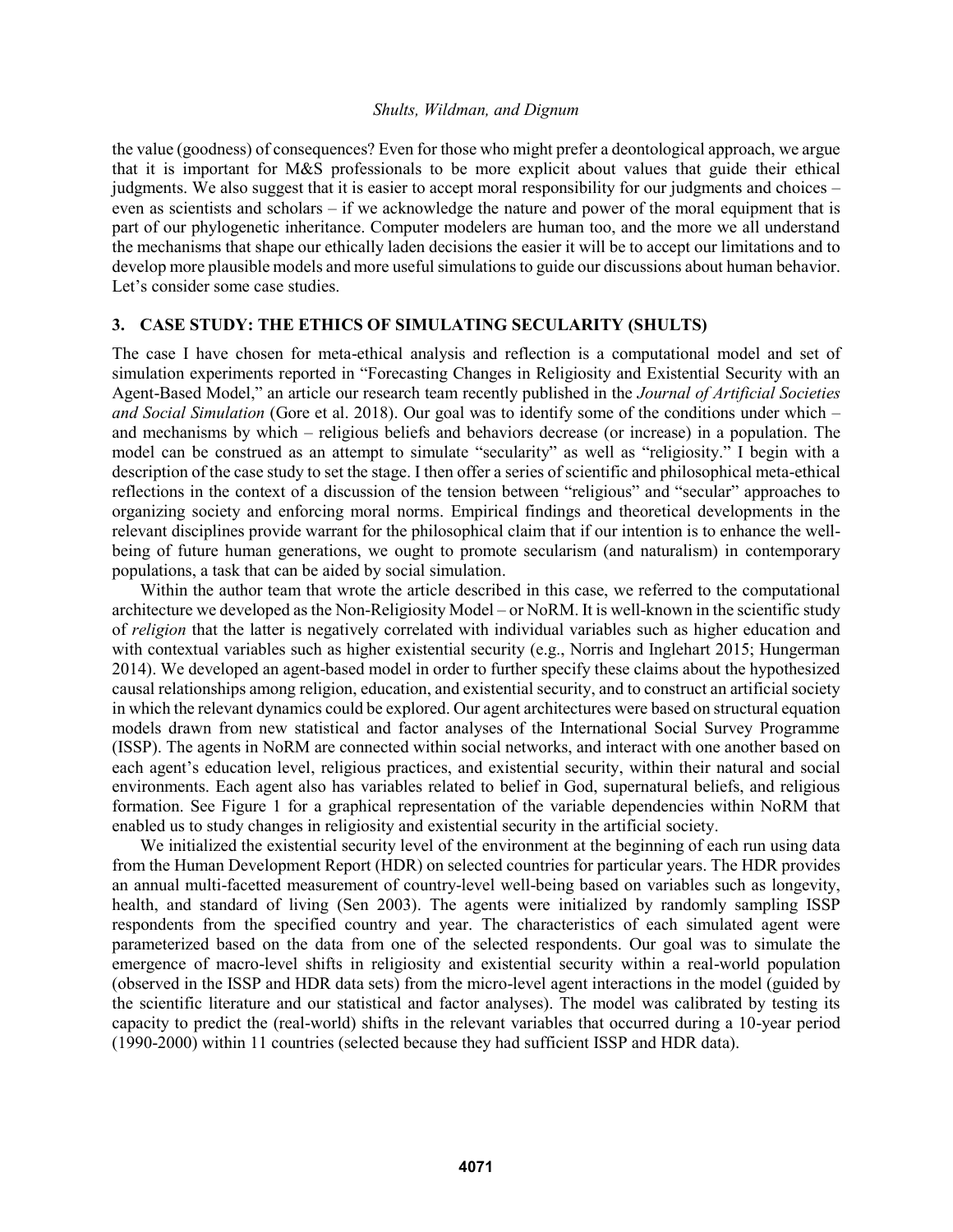

Figure 1: Variable dependencies within NoRM.

We then used the calibrated model to predict shifts in the relevant variables for 22 countries (including 11 other countries) during a different 10-year period (2000-2010). The extent to which all three (alterable) religiosity variables changed in the model was strongly influenced by the educational level of the social networks within which the simulated agents were embedded. As agents interacted with more educated agents in the model, religious practice, belief in supernatural agents, and belief in God all decreased (across levels of existential security), thus providing an initial validation of the micro-level behavioral architecture. A further and stronger validation came from a second set of experimental results in which NoRM was able to simulate the shift in the relationships among religiosity and existential security variables in all 22 countries over the relevant decade. In fact, the predictions of our ABM were up to three times more accurate than its closest competitor, linear regression analysis. For details, see (Gore et al. 2018) and the supplementary materials online at https://github.com/rossgore/JASSS-Special-Issue (accessed August 18<sup>th</sup>, 2018).

NoRM provides ample fodder for scientific and philosophical meta-ethical reflection. What sort of ethical issues are raised by this model of some of the conditions that decrement religiosity (or increment secularity) in contemporary populations? On the one hand, it raises the same general concerns about "social engineering" raised by any model that purports to forecast human futures based on the identification of mechanisms at work in complex adaptive social systems. I do not have adequate space to address those concerns here. On the other hand, this model also raises specific concerns about the relative value of religious and secular approaches to justifying and enforcing moral norms that hold societies together. Those concerns will be my focus in the space that remains. What consequences do "religiosity" and "secularity" have on the well-being of human societies? A great deal depends on the way in which we define these scarequoted terms – and on which societies we have in mind. NoRM uses *religiosity* in the same way our team has operationalized it in our work on other models: "shared imaginative engagement with axiologically relevant supernatural agents" (Shults et al. 2017).

Religiosity (as defined in NoRM) leads individuals to try to make sense of ambiguous or frightening phenomena in nature and to act sensibly in society by appealing to the putative revelations of empirically unfalsifiable, human-like, coalition-favoring supernatural agents to which only the members (or ritual elite) of their in-group have ritual access. For those who share in the relevant rituals, these imagined forces are "axiologically relevant" insofar as they are interpreted as having some bearing on the normative judgments of their coalition. Secularity, in the sense I am using the term here is: not that. Secularity (as defined in NoRM) inspires individuals to try to act sensibly in pluralist societies without appealing to the alleged supernatural authorities preferred by any particular religious group. This tendency can be reinforced by naturalism, which inspires individuals to try to make sense of confusing or worrisome phenomena with hypotheses that only include empirically falsifiable claims about natural causes. Secularism and naturalism are reciprocally reinforcing. Scientists and other highly educated people in secular societies are typically taught to be methodological naturalists, and today the most existentially secure societies are typically those with high levels of secularity, which promotes open scientific inquiry.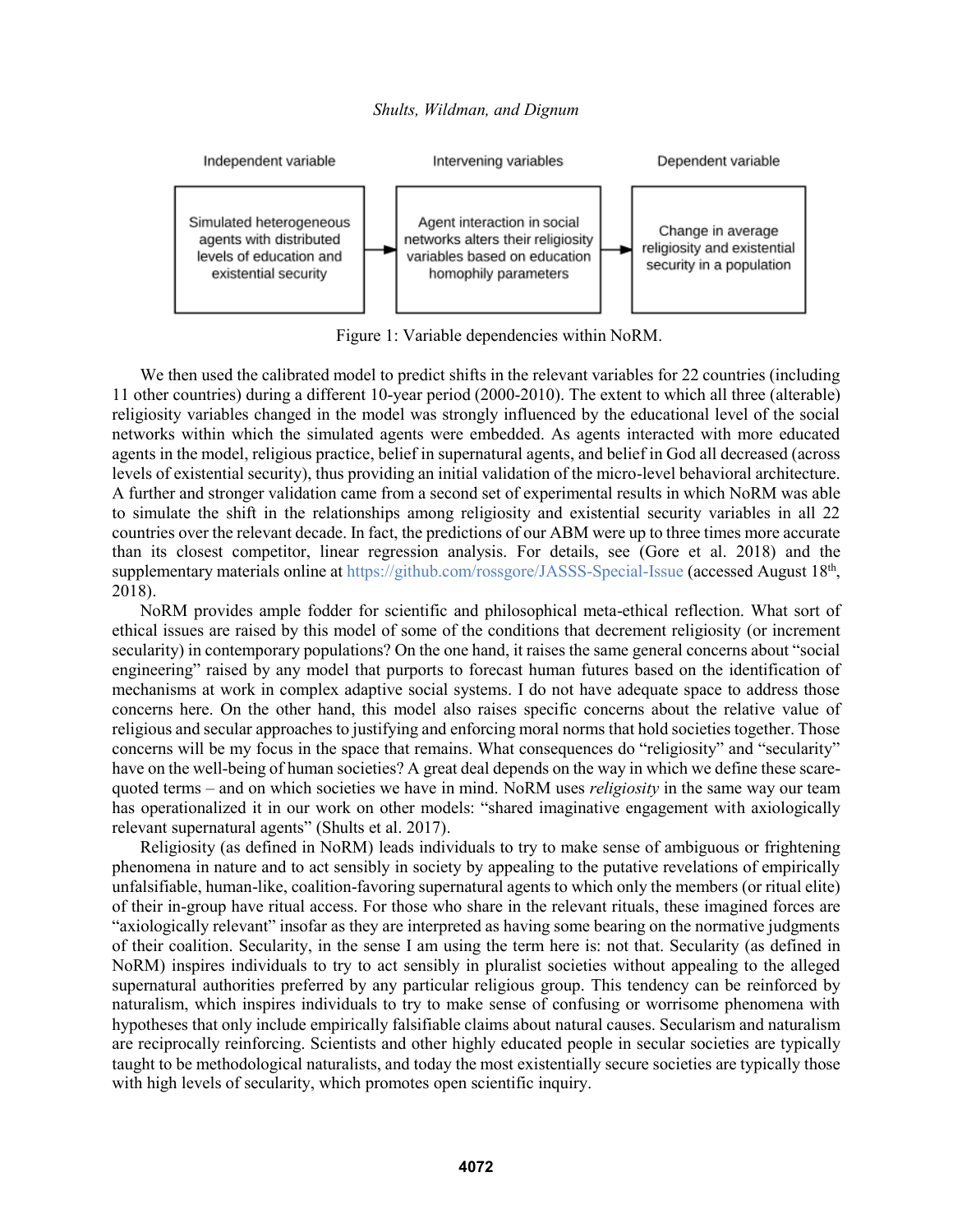Insights from a wide variety of disciplines, including evolutionary biology, moral psychology, cognitive science, cultural anthropology, and archaeology, converge in support of the claim that religion (in the sense stipulated within NoRM) emerged in early ancestral societies as a result of attributive guesses reinforced by affiliative pressures (see Shults 2014, 2018). It makes sense that both the tendency to infer "hidden agent" when confused or afraid and the tendency to prefer "tribal norms" when confronted by cultural others would have been naturally selected in the late Holocene. Today, however, most of us do not live in homogenous small-scale groups, hunting and gathering across the African savannah, or in mid-sized sedentary collectives sharing in the domestication of plants and animals in relatively isolated plains in the Levant. The majority of people on the planet now live in pluralistic, densely-packed, large-scale societies rapidly running out of agricultural and other resources to support our expansive sedentation.

Unfortunately, as far as the viability of the human species in our current habitat is concerned, the same cognitive and coalitional mechanisms that engender religiosity in contemporary minds and cultures also appear to foster superstitious beliefs about the causes and consequences of extreme climate change and amplify segregative behaviors that lead to excessive consumer capitalism and escalating cultural conflict (Shults 2015). NoRM has been introduced into a scholarly environment in which researchers have argued that religiosity is correlated with heightened hostility between groups and with a host of other sociocultural dysfunctions in contemporary societies (Zussman 2014; Du and Chi 2016); that "in almost all regards the highly secular democracies consistently enjoy low rates of societal dysfunction" (Paul 2005, p. 1); and that, when it comes to measuring factors such as happiness, valuing motherhood, promoting peace, and murder rates, the least theistic states come out far better than the most theistic states (Zuckerman 2014). Thus, NoRM is immediately implicated in profound ethical debates about human well-being and species survival.

The research informing NoRM suggests that morality need not be dependent on shared imaginative engagement with axiologically relevant supernatural agents. Religiosity (as operationally defined) helped our ancestors survive by reinforcing anxiety about invisible forces that could punish cheaters and freeloaders, and promoting xenophobic tendencies that both fostered parochial altruism and justified killing out-group members. Likewise, the same research implies that, in our current globally connected, ecologically fragile environment, supernaturalist beliefs and behaviors have become maladaptive – at least if one's adaptive goal has to do with the well-being of all human populations and not merely with the dominance of one's own religious in-group – and that religious prosociality is "less effective at improving societal conditions than are secular government programs" (Paul 2009, p. 398; cf. Zuckerman et al. 2016). NoRM speaks directly to these concerns and to the research that informs them, and thus is a morally charged contribution to the debate over the future of the human species. To the extent that an important aspect of "the good" is the improvement of societal conditions for as many human coalitions as possible, utilizing computer models such as NoRM to discover the mechanisms that can promote secularism and naturalism may be "the right" thing to do.

### **4. CASE STUDY: EXTREMIST VIOLENCE (WILDMAN)**

The case I have selected is a computational model on extremist violence published as "Stability of Groups with Costly Beliefs and Practices" (Wildman & Sosis 2011). Costly displays have always provoked the question of evolutionary viability. How does penis laceration (a favorite example of cultural anthropologists, doubtless intended to unnerve readers) or other painful initiation rituals help someone to reproduce successfully? It is not difficult to understand such practices surviving in tiny subcultures for a season, driven by enthusiasm and social pressure, and parasitic on the more adaptive behavior of a larger cultural group. But how does an entire culture survive when that culture is characterized by permanent, extremely costly displays?

The starting point for this computational model was an evolutionary (not a computational) model produced by Joseph Henrich to show that there can be a stable evolutionary equilibrium for an entire population committed to costly displays (Henrich 2009). There is always a no-cost equilibrium for societies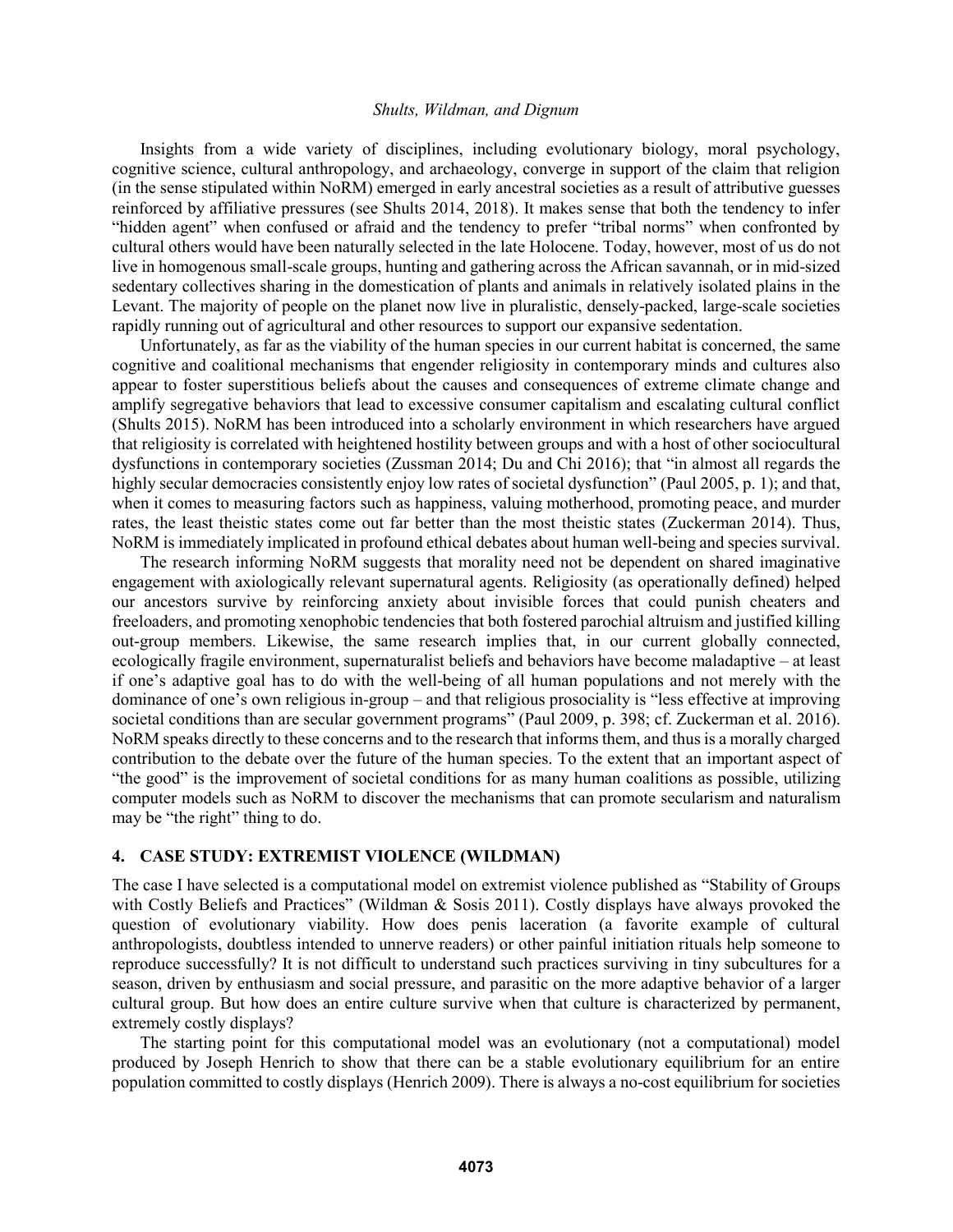but, under certain circumstances, an entire culture can migrate toward a high-cost equilibrium over a number of generations. This result helped to make sense of costly signals but it was limited by the focus on an entire culture. We wanted to extend the result to the more realistic situation of a population peppered with subgroups committed to high-cost beliefs and practices. We see this, for example, in extremist violence perpetrated by so-called terrorist groups. They exist within majority cultures as tiny subcultures insisting on extremely costly displays. Are such groups here to stay? What is the secret of their longevity?

To investigate this, we constructed an agent-based model having agents equipped with the cognitive capacities presupposed in Henrich's population-level cultural evolutionary model. These agents use success-weighting calculations to determine whether to join or leave a high-cost group. We performed a sweep using Latin hypercube sampling on key parameters and then analyzed results. We discovered that high-cost groups achieve long-term stability within a larger population under a wide range of circumstances, a finding that extends Henrich's result in a more realistic direction. The most important emergent pathway to costly group stability is the simultaneous presence of high charisma and consistency of the group leader and high cost of the group. These findings have strategic implications both for leading groups committed to costly beliefs and practices and for controlling their size and influence within wider cultural settings.

To analyze this model ethically using the framework sketched in the Introduction, we begin with philosophical meta-ethics. I am committed to a consequentialist, not deontological, ethical framework. I have philosophical reasons for this, as well as for the particular kind of consequentialist ethical framework I favor, but that is beside the point right now. The purpose of this first part of the ethical framework is to *make explicit* the relevant criteria for ethical evaluation, rather than surreptitiously importing and imposing criteria outside the reach of proper critical scrutiny. In my case, the criteria for ethical evaluation of moral decisions and actions are their *consequences*. This will prove to be important, as we shall see.

The second part of the ethical framework is scientific meta-ethics. For my current purposes, there are two ways to apply considerations pertaining to scientific insights into human moral behavior and reasoning. On the one hand, we can focus on the subject matter, which is small groups committed to costly displays, including deadly violence and radical self-sacrifice to advance group aims. In this case, the science would shed light on motivations and strategies, supporting a moral evaluation of this kind of group and the associated types of violence. That in turn may motivate our actions as modelers, leading us to focus on this particular phenomenon out of curiosity or perhaps from moral determination to improve the world. On the other hand, we can focus directly on our work as modelers. In this case, we use science to look in the mirror at our own moral decisions and actions in the actual process of constructing and exploring computational models. Science can tell us a lot about our motivations, our moral impulses, and tendencies to cognitive error, and our over-reliance on socially stabilized moral intuitions that perhaps should be evaluated anew.

Notice that Shults focuses on the first application of scientific meta-ethics – applying it to the subject matter, and thus to motivations for choices about what to model and the impact of a model on the research fields into which it is introduced. To balance accounts, I'll briefly dwell on the second application – applying scientific considerations to the ethics of the modeling process itself.

The team behind the model under discussion had blended motivations. A mixture of curiosity and horrified fascination drew our attention to high-cost extremist groups perpetrating violence in the first place, followed by a morally infused determination to understand motivations and ultimately to alleviate the problems associated with the existence of violent extremist groups. Science tells us a lot about how our attention is caught and shaped, and not all of that information is flattering to us as modelers. I suppose this might be the modeling equivalent of rubbernecking at a freeway collision, slowing down traffic due the effect of shock and awe. *Most people leave things there but policy experts, warriors, and modelers can go further, applying their tradecraft to the phenomenon that grabbed their attention.*

We approach such professional tradecraft activities with extraordinarily rich moral intuitions, most of which we take for granted even though we'd be wise to stay aware of them and to evaluate them. Cognitive science has helped us understand the blindness to our assumptions that can easily arise in such situations: we minimize awareness of our complex moral assumptions in order to simply our perception of behavioral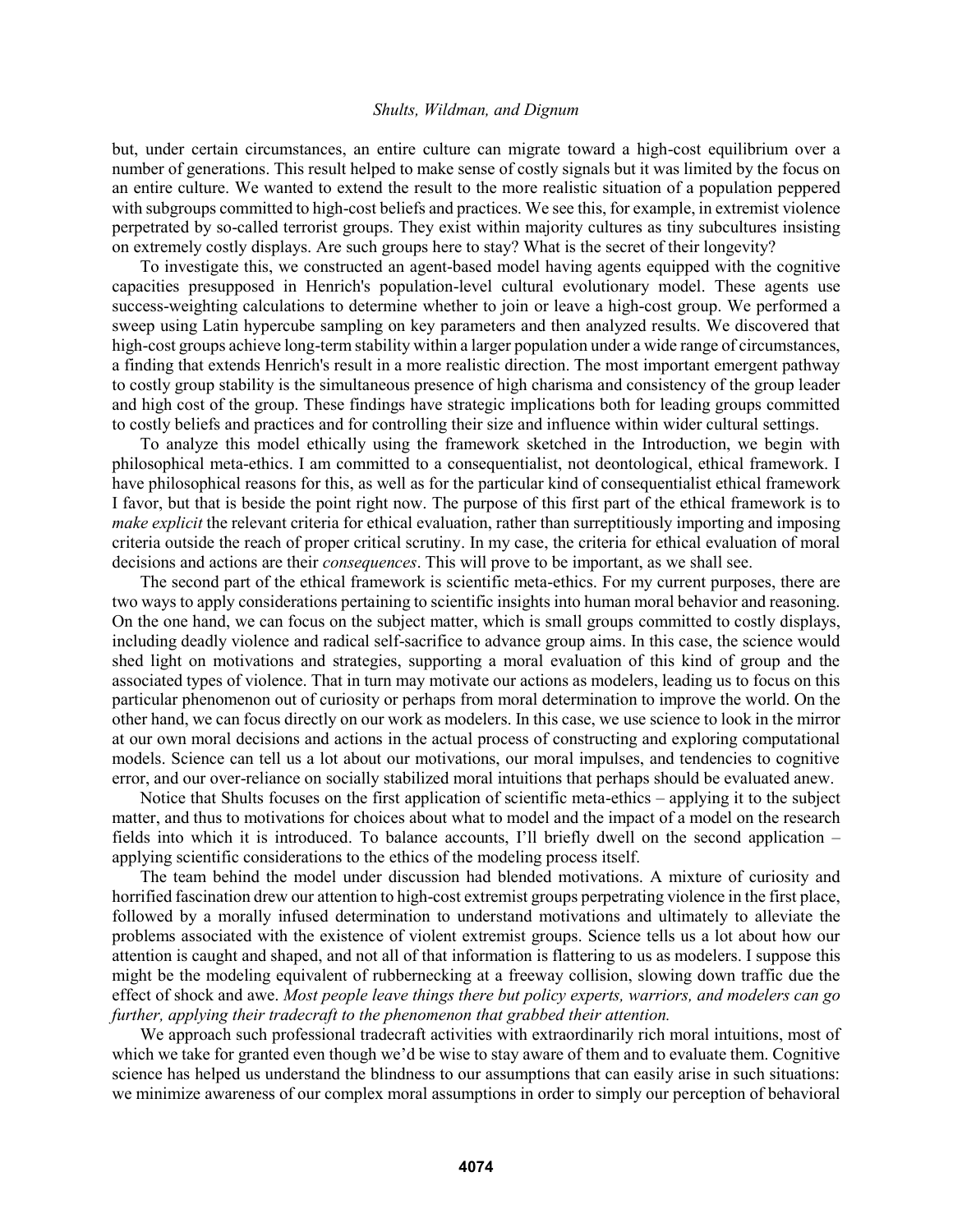options and to unburden our minds in a way that helps us settle rapidly on action plans. This is as true in the decision to apply modeling to a social problem as it is in any other part of life. But we can become aware of that tendency, slow down the process of generating effective action plans, and interpose rational questions about our morally laden motivations for the choices we make as modelers. In the case of this modeling team, we need to take responsibility for the fact that we are not impartial, that we think violent extremism is bad for human life, and that we believe there are better and even non-violent ways to express dissent that may in fact be more effective. I doubt that we would have pursued this line of research if we had not felt this way about violent extremism.

The third part of the ethical framework is its practical import, which in this case means implementing the operative consequentialist ethics to interpret – in terms of its practical consequences – the model we built and the way we choose to describe it in publications and elsewhere. There are a hundred considerations here so, to maintain focus, I'll focus on three.

First, we defined the groups to which people can choose to belong or leave as led by the most charismatic person in the group, whose behavior is closely scrutinized by group members and outsiders alike. This is an approximation to a social situation that, in reality, is a lot messier. No surprise there: modelers are constantly making intelligent simplifications in a quest to isolate the most relevant dynamics. But, in retrospect, that approximation also strikes me as morally laden in that one person is taken to be especially representative of an entire group and its disruptive visionary worldview. Now, such groups are hierarchical and do have visionary leaders, and those leaders are scrutinized closely and held to a higher behavioral standard, so we are not making a horribly distorted simplification. Nevertheless, we are focusing attention on a single person (not a small cabal or a network of leaders) as a proxy for an entire group and its actions, and nobody should pretend that such representational moves are morally innocent or neutral.

Second, we adopted a pattern of interaction from the literature in the epidemiology of representations, with learner agents interacting with exemplar agents. It is by means of these interactions that learner agents change their worldviews and make decisions about whether to belong to a group, which group to join, and whether to leave their group. Obviously, this is another simplification, hopefully an intelligent one. But our widening ethical sensitivities as modelers urge us to consider whether this modeling assumption has moral consequences for which we need to take responsibility. I think this simplifying assumption does indeed have moral import. In practice, people often belong to multiple groups, which the model does not envisage. These group affiliations function to moderate extremity in one another, produce a practical kind of wisdom that gives people some degree of moral resistance to the revolutionary visions of groups advocating extreme violence. Moreover, the model takes no account of personal trauma, which often lies at the root of the resentment leading people to so identify with a group that they could envision dying for the group as a form of personal self-defense and vengeance, simultaneously. The way we implemented the epidemiology of representations is certainly consistent with Henrich's original cultural evolutionary model but our approach tends to emphasize group influence while minimizing the unpredictable elements associated with personal decisions to commit to high-cost extremist groups.

Third, though we had not anticipated this, we discovered that this model generates a criterion for when to assassinate the leader of a group advocating extremist violence – namely, remove leaders who are the most charismatic and the most consistent (in the sense of practicing what they preach), and whose groups impose the highest costs on members. Groups without these features will tend not to last long anyway, but most of the long-lived groups have precisely these characteristics. This is a morally laden consequence of modeling efforts that nobody could possibly miss. If we were employing a deontological framework in which killing human beings is always wrong, implementing such a criterion would be morally out of bounds. But in a consequentialist ethics, killing for the greater good may be deemed morally preferable to doing nothing. No doubt drone-killings to assassinate leaders of violent extremist groups are conducted with a clearly stated set of criteria that are carefully evaluated ethically before being implemented. We are certainly correct to be concerned about the ethical consequences of such model-driven conclusions.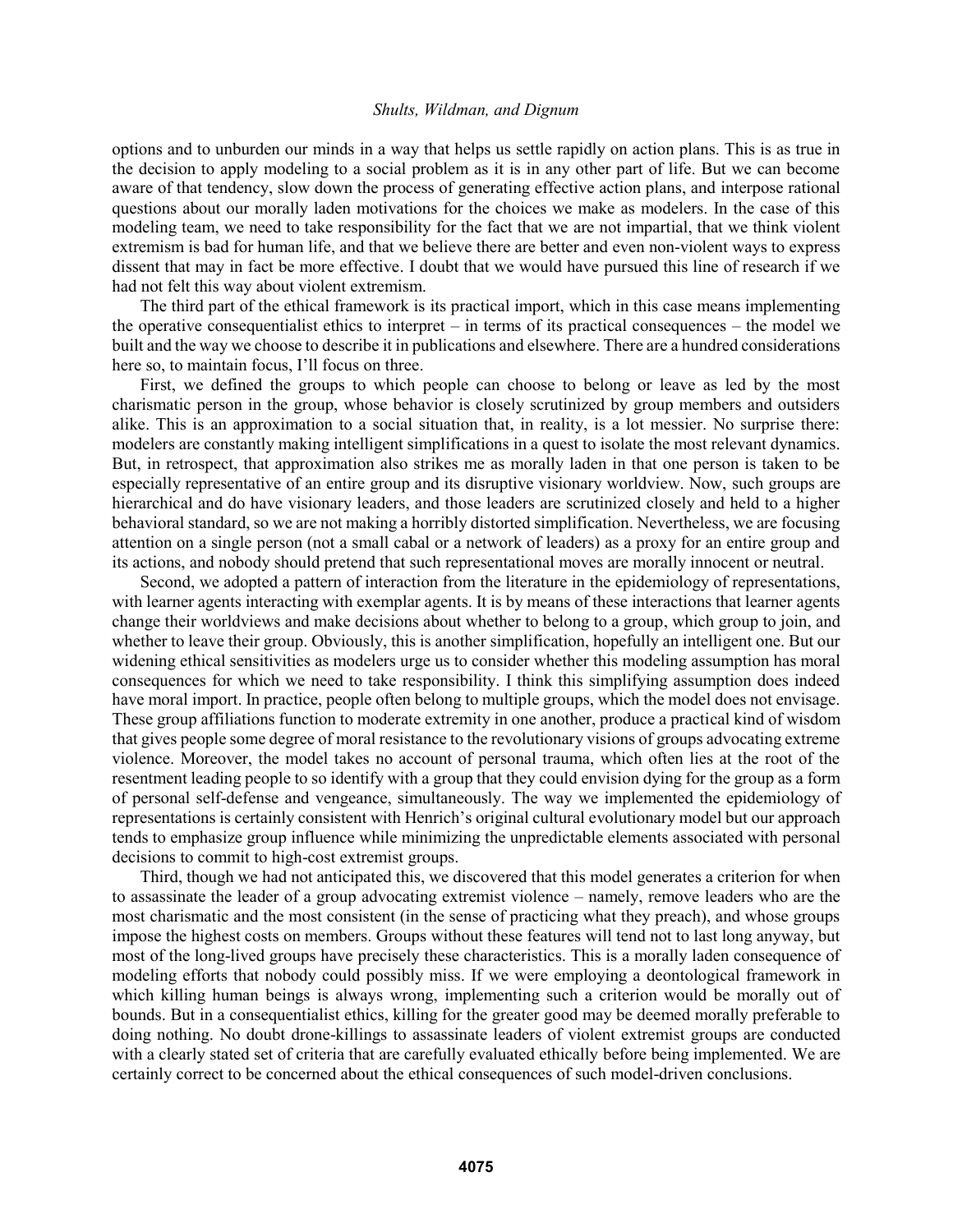There are important interactions among these three concerns. The fact that this model is so suggestive of a leader-assassination criterion reflects the first consideration in that it is focused on individual leader influence, and the second consideration in that it neglects unpredictable elements in favor of group influence on individual member recruitment and mind-shaping. It might have been possible to miss these connections, or indeed to fail to notice the ethical connections of model design assumptions altogether, were it not for the ethical framework that forces us to contemplate the model in three clearly marked phases.

## **5. CASE STUDY: SMOKING IN PUBLIC SPACES (DIGNUM)**

The case I've selected is an agent-based model that attempts to understand the relation between personal and social values and the compliance, or not, with formal regulations. The study is published in (Dechesne et al. 2013) using as scenario the introduction of smoking prohibition in public spaces. The paper further attempts to explain the differences in implementation and uptake across several countries of the European regulations on smoking in public spaces by relating these to differences in cultural dimensions across European countries (Hofstede 2001). In this article, we explored how distinguishing different types of norms can provide a way to reconstruct agents' acting according to, or in violation of, norms. In particular, we distinguished three types of norms: legal, social and private norms, and proposed the six possible orderings of those types to characterize different agents.

*Legal* norms refer to those rules of conduct that are explicitly formulated and imposed on the community by a central entity, and which usually also have an explicit sanction for violation. The laws of a community are typical examples of legal norms. Legal norms make explicit for the entire community how to behave in order to support some underlying value. Acceptance of a legal norm may depend on the extent to which the underlying value is supported (cf. table 1). *Social* norms are more implicit and more flexible: they only cover a subgroup of the community, their boundaries are hardly defined, and an agent can decide to (temporarily) leave a certain subgroup on the basis of lack of support for the social norms in that group. Typically, an agent will comply with a social norm or rule if (a) a sufficiently large number of peers conform to the rule, and (b) a sufficiently large number of others expects her to conform to the rule, and may sanction behavior. *Private* norms refer to the personal normative beliefs a person has developed over his or her life. We abstract from the way they came to be the personal norms of an agent (partly derived from social norms, partly from legal norms, in the different societies an agent has been part of), and assumed them to be fixed for each agent by their personal history. They are the standards of behavior a person holds for him- or herself. Table 1 summarizes the main differences between these norm types.

The culture of a society (with respect to agents' attitudes towards norms) can then be seen in terms of how it is composed of such agent types. In order to demonstrate how norm types can be used to study the global behavior of societies, we developed a simulation of the introduction of a law, prohibiting smoking in cafes, in an agent society. It showed that different compositions of the society in terms of agents' norm type preferences will respond differently to the introduction of the law.

|                    | Legal                  | <b>Social</b>      | Private            |
|--------------------|------------------------|--------------------|--------------------|
| Value              | Compliance             | Conformity         | Integrity          |
| Origin             | Imposed by institution | Emergent / dynamic | Fixed (by history) |
| <b>Description</b> | Explicit               | Implicit           | Implicit           |
| <b>Monitoring</b>  | Enforced               | Power of numbers   | Conscience         |
| <b>Sanction</b>    | Formal                 | Exclusion          | Lower self-esteem  |

Table 1: Differences between legal, social and private norm types.

Formal smoking prohibitions for restaurants and cafes have been introduced in several European countries over the past years, with Ireland being one of the first (2004), and The Netherlands relatively late (2008). While most people in current society support the underlying value of the introduced law, viz. that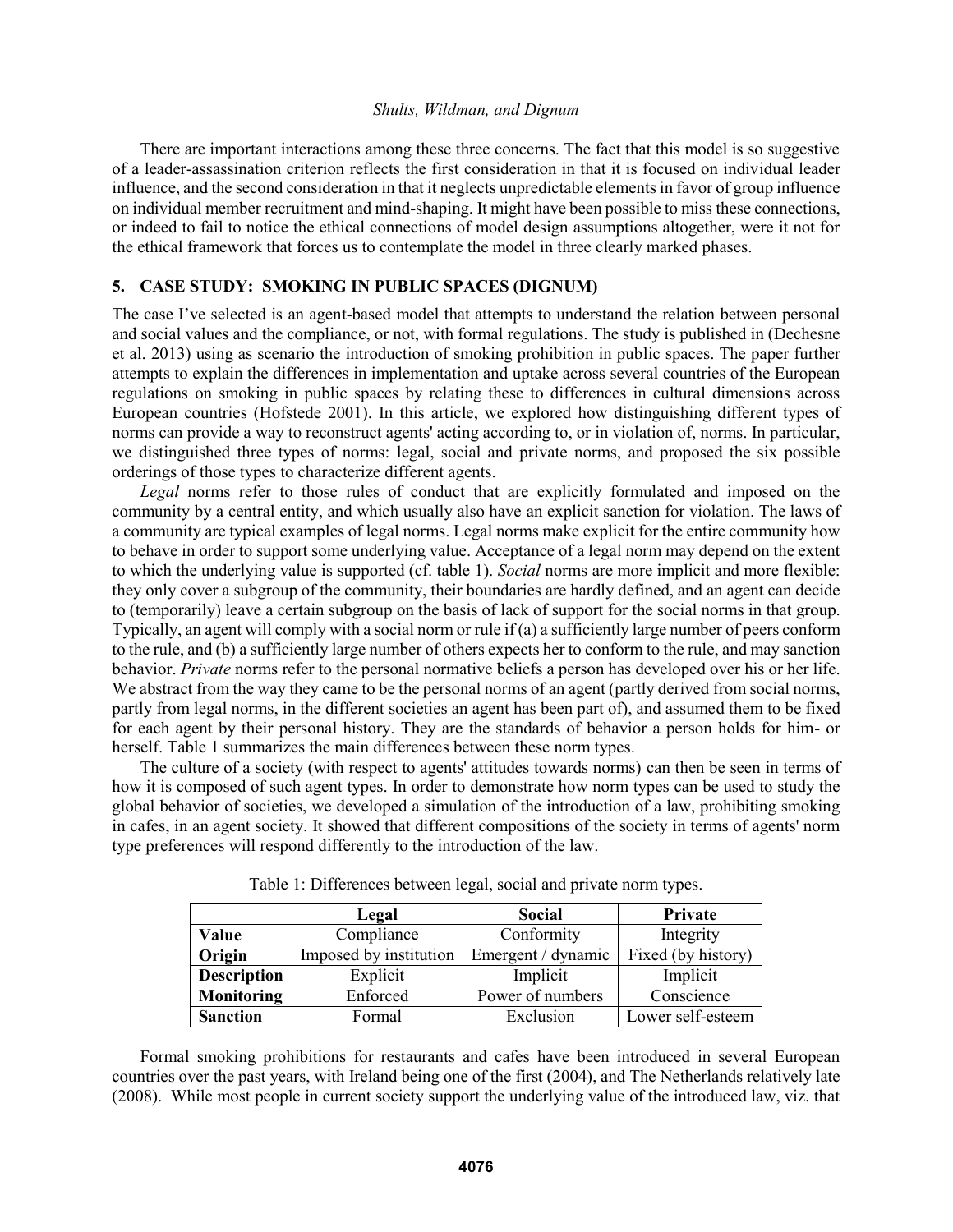smoking is unhealthy for the smoker and its environment, the introduction of the prohibiting law provoked considerable resistance and --at least in some countries-- vast violation. This example is also interesting from an ethical perspective given that different values are at stake: e.g. health, care for others (with respect to their health), but also: joy or pleasure at the individual level, but also economic interests, and at a higher level issues of authority and freedom of choice.

In order to test how tendency towards a norm type influences behavior we developed an artificial society, simulating a community of people that frequent a café. Based on demographic information, we assumed that smokers are more likely to frequent the cafe than non-smokers. We designed the agents in this simulation to have a private attitude towards smoking and a preference order on the three types of norms. In each round, each agent would decide to go to the café, or if already there, to stay or to leave. Each simulation took 200 rounds and midway the simulation the law banning smoking in public spaces was introduced. The decision rules implementing the social norm type were based on majority rule (i.e. a social agent would accept the stance – smoking or not – followed by the majority of agents in the cafe at the time).

The simulation illustrated how different preferences over the three norm types can result in different behavior changes after the introduction of the anti-smoking laws. Even though the simulation was very simplistic (Dechesne et al. 2014), results show that, as can be expected, highly normative societies (where the percentage of agents with preference for legal norm type is above 50%) react positively to the introduction of the smoking ban. This can be explained by the fact that non-smokers will be more inclined to go to the cafe, as they can be sure that the place will be smoke free. On the other hand, when smokers were in majority prior to introduction of the law, in configurations where social agents are in the majority, the number of clients typically diminishes after the introduction of the law. Non-smokers and lawful agents will not stay in the cafe: they don't feel comfortable, because of the smoke or because the law is not being upheld respectively.

The paper then attempted to analyze a link between norm type preference and cultural differences according to the well-known cultural dimensions model of Hofstede [11], which distinguishes 4 cultural dimensions: Power Distance Index (PDI), Individualism (IDV), Masculinity Index (MAS), Uncertainty Avoidance Index (UAI). Note that we used the original model, and therefore did not consider the dimensions Long-Term Orientation (LTO) and Monumentalism, which were added later. Initial reflection indicates association between legal norms with high PDI (legal norms come from an authority) and/or high UAI (through their explicit formulation, legal norms create clarity and inter-subjectivity); Social norms with low PDI (equality), low AS (caring for others), and low IDV (the importance of belonging to the group); and Private norms with high IDV (the private context is taken as guiding), high MAS (assertiveness), low PDI. These links need to be further explored in other simulations and case studies, given that existing data were not sufficient to verify these assumptions.

From a philosophical meta-ethics perspective, the paper takes a consequentialist approach, in the sense that it looks at the consequences of one's behavior as measure of the success of a policy or rule, in this case the introduction of the non-smoking laws. However, the model is constructed from a deontological perspective, linking the agents' actions to some (pre-defined) internal deontic rules. This is, in my opinion, an important issue in ABMS, which from a scientific meta-ethics perspective is often left implicit in design choices and assumptions. In fact, this study raises several ethical considerations, in particular where it concerns the application of broader cultural characteristics to inform the behavior of individual agents. Individual reasoning and motivation has many different bases; reducing it to its outcomes, and more specifically to the outcomes expected from membership to a given group or society, is indirectly taking a consequentialist view on behavior, in which results are leading over motives or individual norms. This is an issue often experienced in agent-based modeling where descriptive results from social sciences are used as prescriptive models for the specification of the behavior of the agents in the simulation. Even though this can be an acceptable approach, the discipline of simulation can benefit from a deeper reflection on this choice. Finally, one should reflect on the practical importance of this work. This study can better be seen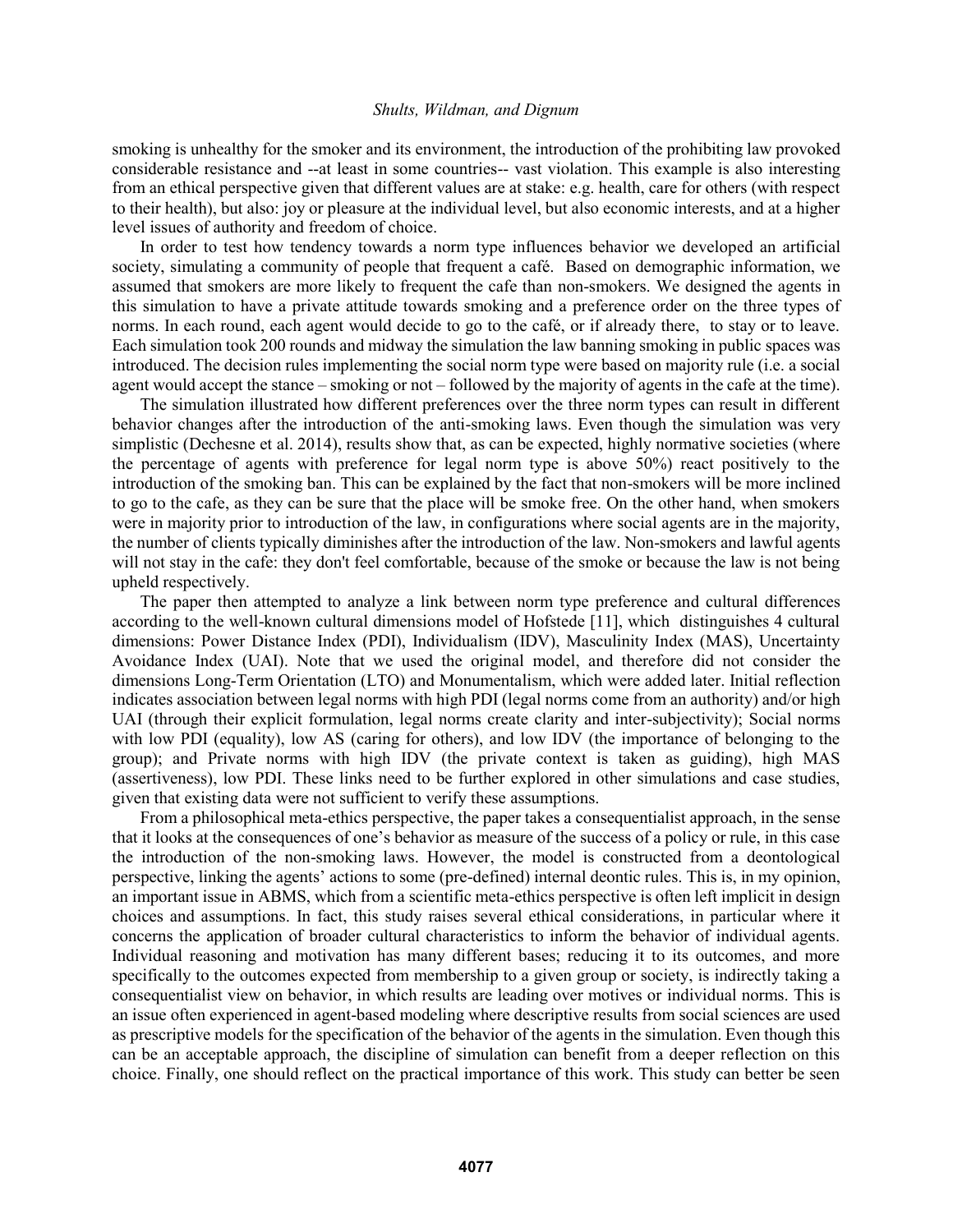as explorative in nature, where the focus is not so much on the issue of the smoking ban, but on gaining a better understanding on the effect and worth of non-consequentialist models of behavior.

Given that the use of the agent paradigm to understand and design complex systems occupies an important and growing role in different areas of social and natural sciences and technology, it is important to consider the ethical aspects of this practice. In particular, ethical concerns related to the assumption of rationality underlying many ABM simulations (Dignum 2017). Agent rationality can be summarized as follows: (a) Agents hold consistent beliefs; (b) Agents have preferences, or priorities, on outcomes of actions; and (c) Agents optimize actions based on those preferences and beliefs. This view on rationally entails that agents are expected, and designed, to act rationally in the sense that they choose the best means available to achieve a given end, and maintain consistency between what is wanted and what is chosen. This view fits well with a consequentialist approach but unfortunately, from a modeling perspective, real human behavior is neither simple nor rational, but derives from a complex mix of mental, physical, emotional, and social aspects. Realistic applications must consider situations in which not all alternatives, consequences, and event probabilities can be foreseen. This leads to questions on the use of rational choice approaches unable to accurately model and predict a wide range of human behaviors. And, as a corollary, to the realization that non-consequentialist approaches may have an important role to play in agent-based modeling and simulation. In particular, in our work, we specify agent architectures grounded on sociality principles, which enable agents to (a) to fulfill several roles, and pursue seemingly incompatible goals concurrently, for example, simultaneously aiming for comfort and environmental friendliness, or for riches and philanthropy; (b) to hold and deal with inconsistent beliefs for the sake of coherence with identity and cultural background; and (c) to act based on altruism, fairness, imitation or even laziness. These architectures are based on satisficing rather than maximization as means for decision-making and action.

### **6. CONVERSATION: RESPONDING TO ONE ANOTHER**

#### **6.1 Shults's Response to Wildman and Dignum**

I appreciated how explicitly Wildman discussed the motivations that led him to choose to study the stability of groups with costly beliefs and practices. Like so many (myself included) he is concerned about the way in which such coalitions can so easily engender a willingness among their members to kill or die for their group. Wildman also expresses a morally charged determination to promote a more universal prosociality that attends to the well-being of all humans regardless of their group status. I share this concern as well. As the reader can probably guess from my case study presentation, my moral preferences would also lead me to want to model more explicitly the role that religious superstition and segregation can play in amplifying the cognitive tendencies and producing the social conditions that can lead to violent extremism. As I noted above, our team has already developed computational models that study the escalation of religiously motivated intergroup violence. We have also developed other models that more explicitly attend to the way in which shared imaginative engagement with supernatural agents can foster radicalization (Shults and Gore 2018) and hinder immigrant integration (Shults et al. 2018). However, reading Wildman's case study also helped me to remember (some of) my own biases. Because of my worry about the deleterious consequences of religious belief and behavior on human life, it is all too easy for me to forget or ignore the way in which they can also help some individuals avoid radicalization and enable some groups to integrate peacefully within new cultures. Luckily, other team members have been there to be sure we include these dynamics in our models as well. I still think that religion is now maladaptive in most of the contexts in which contemporary humans live, and that we no longer need to appeal to supernatural agents and authorities to make sense of the world and act sensibly in society. That is my moral stance. In my view, one of the most valuable aspects of computer modeling and social simulation is that it forces me to reflect critically on this stance and to defend (or alter) it in open ethical dialogue.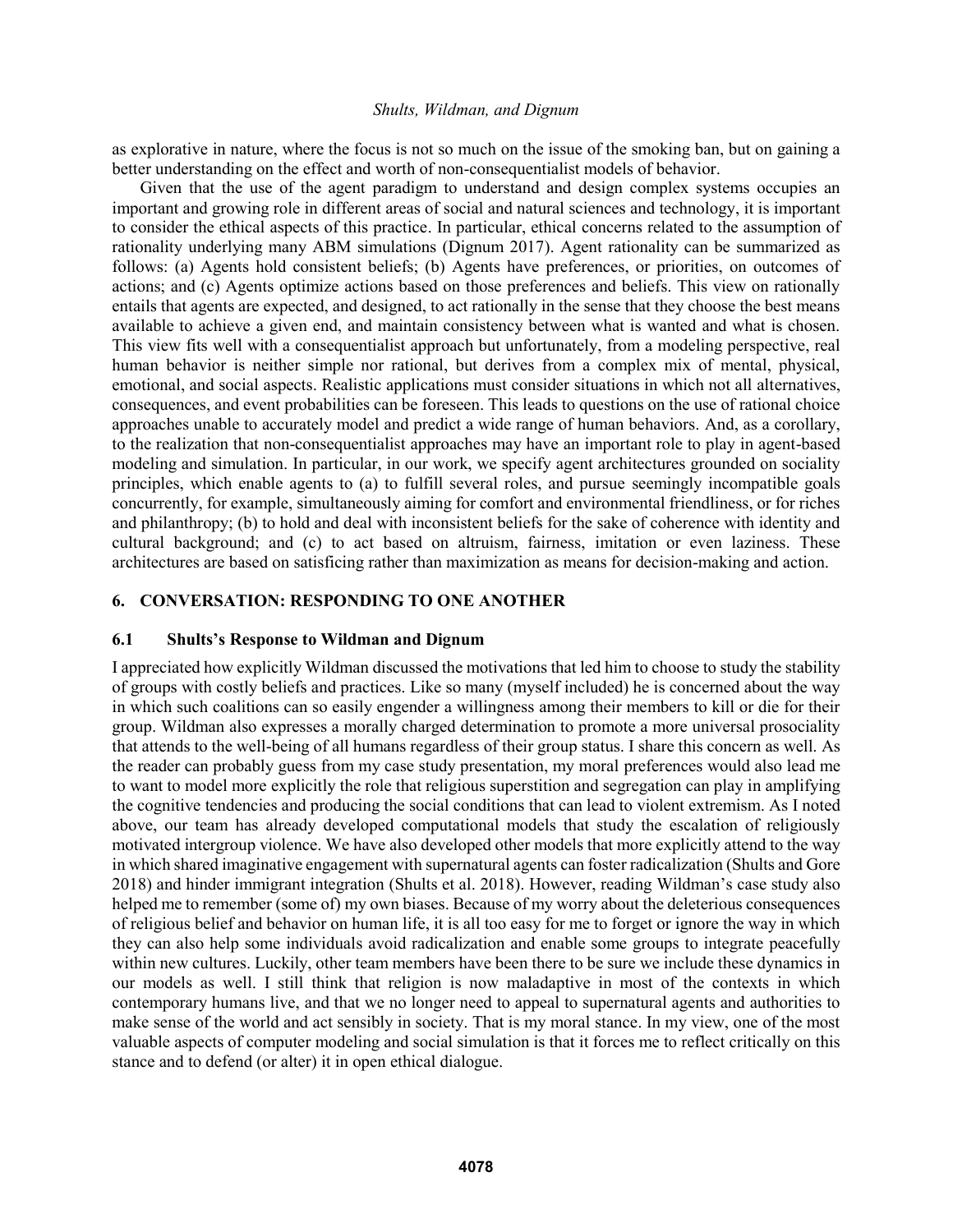I liked the concreteness of Dignum's case, which provided a nice balance to the somewhat more abstract models discussed by me and Wildman. I found myself imagining the busy café, and the variety of external behaviors driven by the inner mental states and norms of its simulated customers responding within its more or less smoky atmosphere. This concreteness also made it easier to identify the practical import of Dignum's meta-ethical reflections. Focusing on the philosophical component, one can see how the distinction between legal, social, and private norms shaping each agent highlights the complexity of answering questions about "the good" and "the right." Which values orient what sorts of behaviors can vary even within the same individual, depending on contextual cues that trigger dispositions toward following legal, social and/or private norms. Focusing on the scientific component, one can interpret her warning against simplistic notions of rationality and her emphasis on the complexity of mental, physical, emotional and social factors that impact human reasoning as a nod toward the importance of insights provided by evolutionary cognitive science and related fields, which have challenged the hegemony of "rational choice" models. Human reasoning, including ethical reasoning, is "bounded" – shaped by moral equipment that evolved in ancestral environments where relatively automatic, emotionally grounded and biased reactions often provided more survival advantage than careful reflection on rules or calm calculation of costs and benefits. Computer scientists may be able to help clarify the adaptive challenges facing humanity in our current ecological environment by developing models and simulations that incorporate these complexities within their causal architectures and experimental designs.

### **6.2 Wildman's Response to Shults and Dignum**

Shults notes that the NoRM model lands smack in the middle of a furious debate in which the model prefers those on the side of secularism and naturalism. These scholars argue that religion is mostly dangerous in our time, supernatural agents are fictions, we don't need gods to be moral, and we are far better off with secular institutions and forms of social organization focusing on the equality and dignity of all people. Scholars on the other side, not as well represented in the design assumptions of NoRM, often argue that religion needs tweaking not abandonment, not least because supernatural agents are real and our moral deliberations have to take account of their moral interests. This is a good reminder of how modeling and simulation can be bent to social-engineering purposes. But Shults's focus on moral motivations for pursuing a modeling project doesn't come to grips with the less obvious but perhaps more important ethical considerations associated with building computational models: the assumptions baked into design decisions. Such decisions can seem obvious at the time when a team makes them, especially in the sense that the team is collectively unaware of plausible alternatives or the question of alternative designs doesn't arise. In retrospect, however, with enough critical distance, such design decisions can be unmasked as morally freighted and expressive of a thoughtless adoption of one design idea rather than alternatives, which though once invisible are suddenly painfully obvious. I would love to discuss with Shults the moral freighting not of the motivations for starting a modeling project but of the design decisions made along the way. The case study I presented mentions the ethics of motivation for initiating a modeling project but then stresses ethical evaluation of design decisions. Both types of ethical evaluation are essential.

Dignum's case study has the special virtue of directly modeling an explicitly ethics-related process – specifically, the effect of introducing a new anti-smoking law in light of existing norms at the legal, social, and private levels. The other two case studies are ethics-relevant at the levels of motivation and implications but do not set out explicitly to model an ethics-related process. This serves as a valuable reminder that computational modelers can make themselves useful by applying their skills to the analysis of ethical processes, both in general senses (from the formation of norms to conditions for norms changing and spreading) and in concrete senses (from ethical controversies to specific policy changes). Ethicists and policy professionals bring a lot of experience and insight to their work but I feel sure such insights could benefit from being tested in the distinctive way permitted by computational models of the sort that Dignum illustrates. Like Shults, Dignum doesn't explicitly consider the ethical import of design decisions made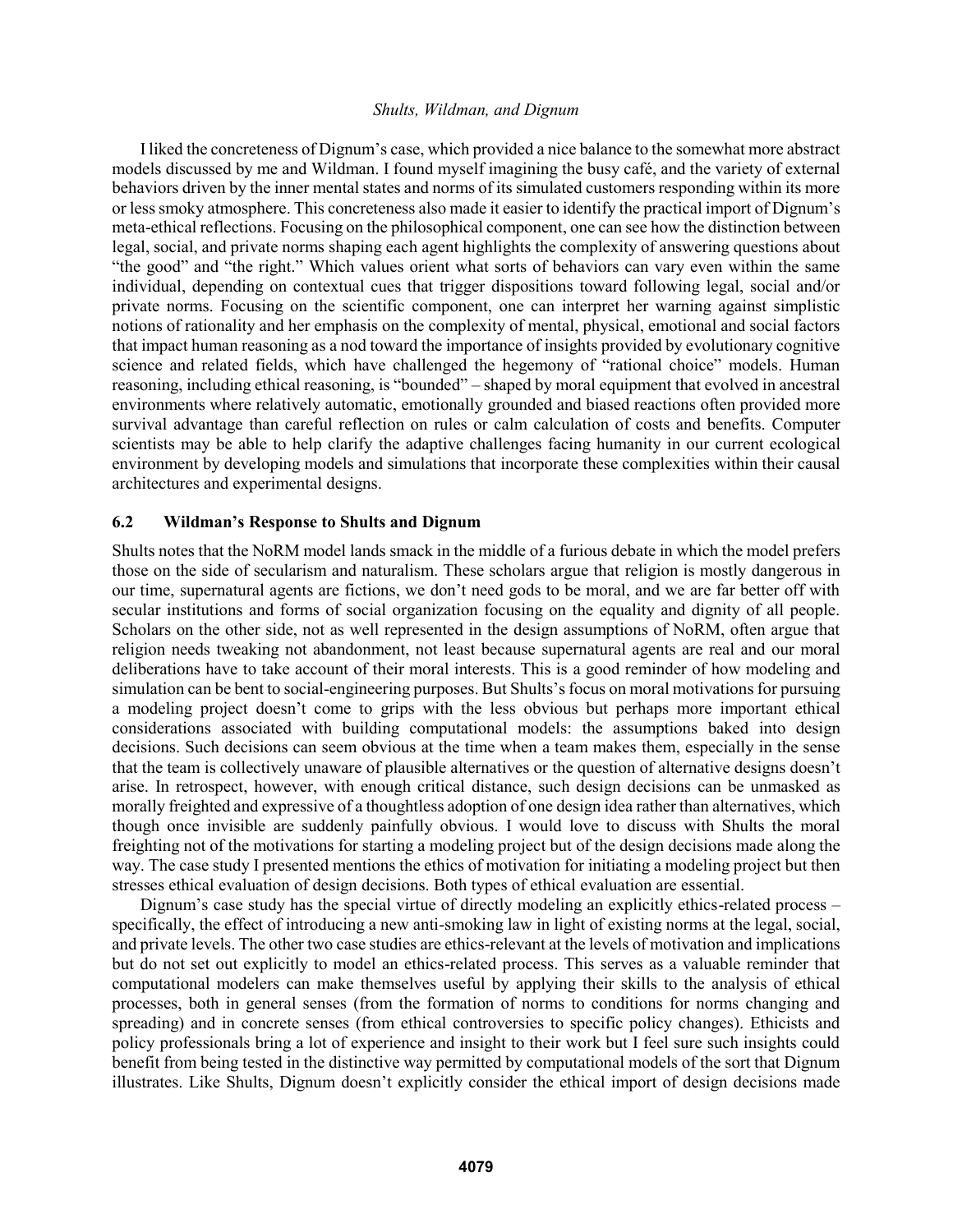during the modeling process. She does note the dangers associated with presuming rational actors, which is a welcome surfacing of the risks of design decisions, but this is not explicitly an ethical concern. Dignum's presentation of the tripartite classification of norms reads like the description of a neutral fact about human life. I would expect such high-level classifications to be more ethically loaded than this neutral presentation suggests. For instance, there is a profound entanglement between social and private norms to the point that the range of private norms typically available for adoption and cultivation critically depends on a socially constructed environment, and social institutions critically depend on private norms that those institutions can't themselves produce. Simplifying this complex entanglement is likely to prevent associated models from relevantly representing the ethical dimensions of the relationship between individuals and their enfolding societies. Correspondingly, modelers might regard as an ethical issue the very design decision about the classification of norms.

### **6.3 Dignum's Response to Shults and Wildman**

I very much appreciated the approaches described by Shults and Wildman. It is very interesting to see the application of computational methods of simulation to the study of religion. My overall impression is that in a sense, their focus is on the practical implications of the works presented. That is about the understanding of religious practice, or lack of it, and the formation of extremist groups. Whereas, in my case, the main issue is understanding the implications of taking a certain scientific approach to modelling and simulation. I would like to further discuss this with both, in order to understand whether they also see this difference in the same way.

The case presented by Shults is grounded on real data and aims to understand the "evolution" of religiousness in the last decades and by doing so, raises the very important issue of how to understand and analyze simulation outcomes. In particular the issue of correlation versus causality. The simulation was calibrated and tested using existing data on religious practice as reported in the International Social Survey Programme (ISSP). Such approaches are able to identify correlations between variables or variable sets (e.g. education level and religious practice) but are not sufficient to identify causality. However, often results are interpreted as describing a causality (e.g. higher levels of education lead to decreasing religious practice). Ensuring the correct interpretation of results and removing any pretense of causality is an important ethical obligation of researchers and modelers. This falls under the principle of practical metaethics discussed in the Introduction of this article, where we argue that it is important for M&S professionals to be more explicit about values that guide their ethical judgments. The case presented by Shults demonstrates that these obligations should be extended to include explicit descriptions of the processes by which ethical judgements are made based on simulations.

Wildman's case illustrates his commitment to a consequentalistic, not deontological, approach. Modeling agents based on the perceived actions taking place in a given group or society is consistent with such meta-ethical view. That is, the focus of analysis is the consequences. I particularly appreciated how Wildman reflects on the ethics of the modelers themselves from the perspective of the scientific metaethics. Wildman does not provide enough details on the architecture of the agents in his model, but from the description I infer that the agents follow a rational model of utility-optimization, in this case of their 'wellbeing' either in or outside the group. Depending on how the model implements the influence of the group leader, an 'assassination' strategy as the one that emerged, is not too surprising. Where it concerns the practical meta-ethics component, I found it illuminating to see that Wildman relates it strictly to philosophical ethical theories. In particular, the remark concerning the unacceptability of assassination in a deontological stance, made me realize that in my own work, when I refer to a deontological stance, I take a more abstract approach, in the sense that I would consider an agent to be of a deontological nature if it acts according to *any* (pre-defined) set of normative rules (not only in relation to rules such as those prescribed by e.g. the categorical imperative or another philosophical theory of right and wrong). Such deontic agents are different in nature from optimization-based agents, leading to different simulation results.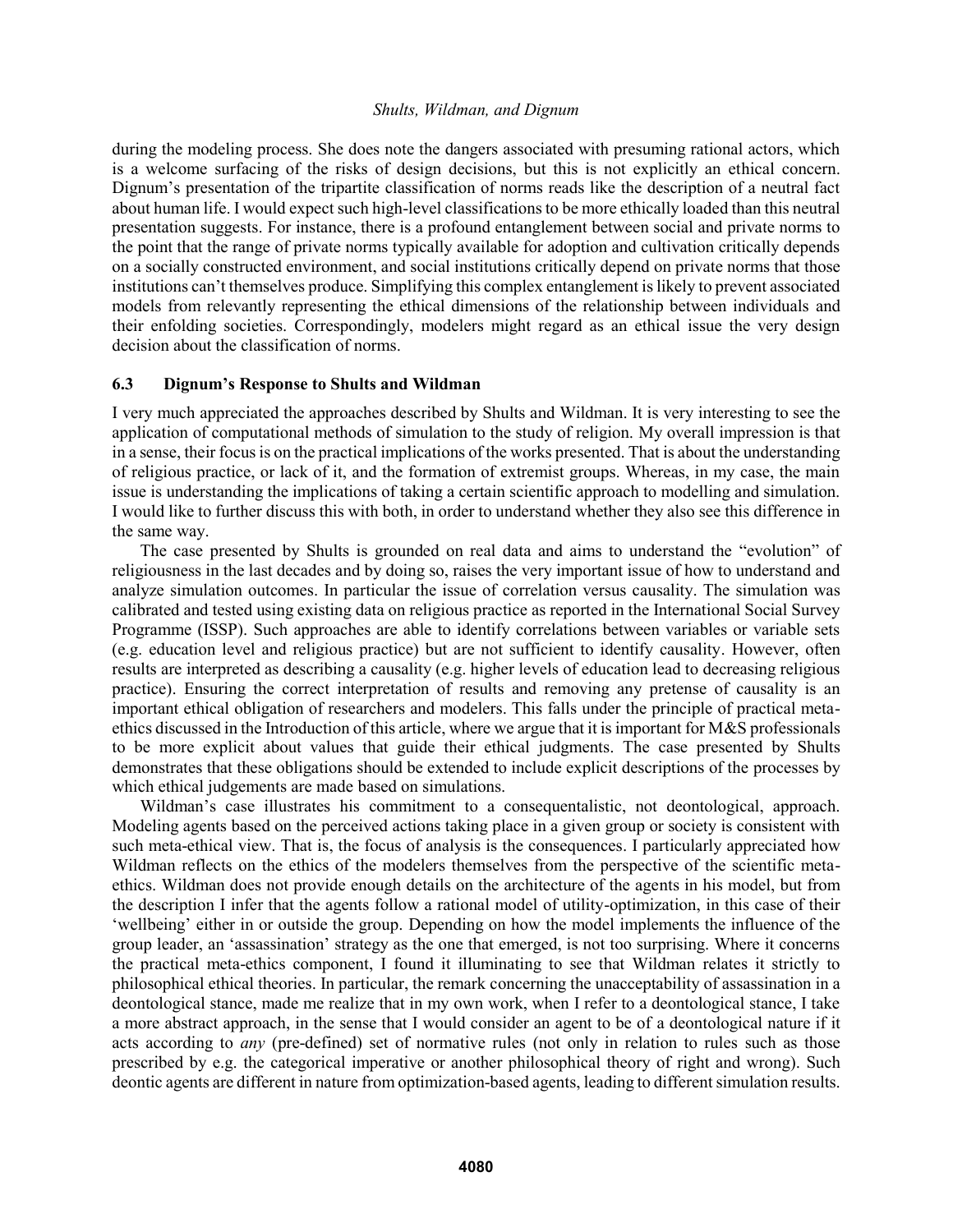Reading Wildman's description made me realize that from my perspective, I do not relate the practical meta-ethics implemented in my work to the philosophical and scientific meta-ethics, but take them to describe the choice between what I describe above as rational versus deontic agent models.

## **7. CONCLUSION**

There is a great variety of ethical issues connected with M&S, and not all have been touched on here. For instance, models based on big data analytics, particularly when they are used to derive strategies for communication and advertising, are ethically controverted due to legitimate privacy concerns. We have not dealt with responsibilities related to the presentation of results, accountability to stakeholders, and open access to data and statistical analyses. Even in cases we haven't considered, however, we expect the ethical framework exemplified in this paper to apply. Table 2 provides an overview of some guidelines for applying the meta-ethical framework we outlined in the Introduction.

| Component                        | <b>Guidelines</b>                                                                                                                                                                                                                                               |  |  |
|----------------------------------|-----------------------------------------------------------------------------------------------------------------------------------------------------------------------------------------------------------------------------------------------------------------|--|--|
| Philosophical<br>meta-ethics     | • Specify assumptions about 'the good' and the criteria by which one evaluates the<br>'rightness' of a modeling activity<br>• Identify the overarching ethical theory (e.g. consequentialism, deontology, virtue<br>ethics) that guides one's professional work |  |  |
| <b>Scientific</b><br>meta-ethics | • Allow one's philosophical meta-reflections to be informed and constrained by<br>insights from the evolutionary sciences<br>• Incorporate those insights into models of human behavior (whenever relevant and<br>possible)                                     |  |  |
| <b>Practical</b><br>import       | • Be explicit about the ethical values guiding the construction of models and<br>experimental designs<br>• Acknowledge the nature and power of the moral equipment that is part of our<br>phylogenetic inheritance                                              |  |  |

Table 2: Guidelines for addressing the components of the meta-ethical framework.

This framework for ethical analysis focused on meta-ethical concerns because they are all too easily ignored when our attention is absorbed in the concrete problem-solving tasks of M&S. In the bulk of this paper each author tried to apply the framework to a specific case study, making explicit our own ethical reflection on the process of designing and executing a computational model. We also responded to one another in an attempt to initiate a broader conversation on the importance of meta-ethical analysis in the construction and evaluation of computer models and simulations. The philosophical, scientific and practical components of the framework are relevant for all sorts of models, but they become crucially important when it comes to modeling human behaviors within artificial societies. We hope this panel paper will spark a broader conversation about these meta-ethical issues, and wider use of the guidelines for applying them.

## **ACKNOWLEDGEMENTS**

F. LeRon Shults and Wesley J. Wildman acknowledge support from The Research Council of Norway for the Modeling Religion in Norway (MODRN) project (grant #250449).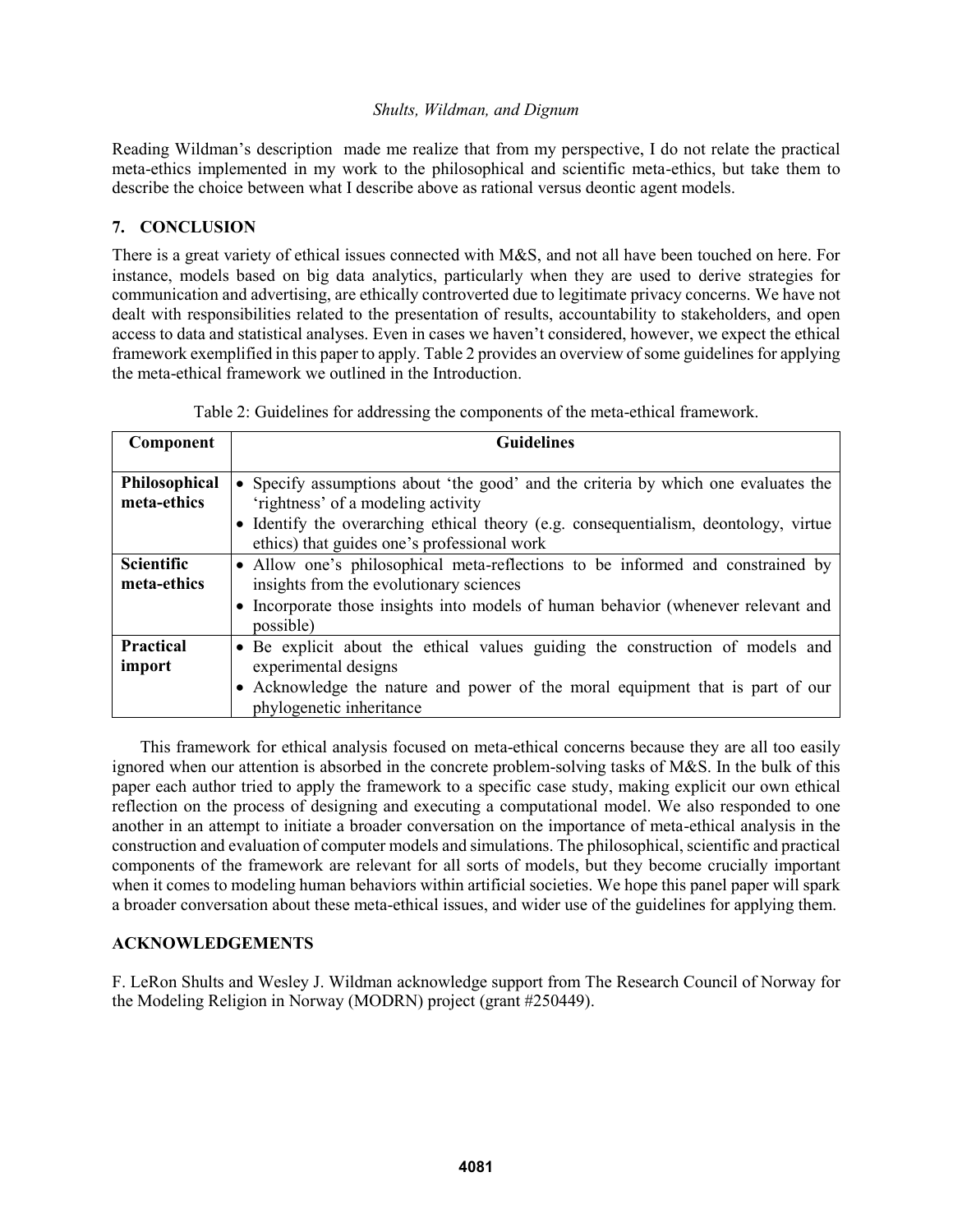### **REFERENCES**

- Dechesne, F., G. D. Tosto, V. Dignum, and F. Dignum. 2014. "No Smoking Here: Values, Norms and Culture in Multi-Agent Systems." *Artificial Intelligence and Law* 21(1):79–107.
- Dignum, V. 2017. "Social Agents: Bridging Simulation and Engineering." *Communications of the ACM* 60(11):32-34.
- Du, H. and P. Chi. 2016. "War, Worries, and Religiousness." *Social Psychological and Personality Science* 7(5):444–451.
- Gore, R., C. Lemos, F. L. Shults, and W. J. Wildman. 2018. "Forecasting Changes in Religiosity and Existential Security with an Agent-Based Model." *Journal of Artificial Societies and Social Simulation*  $21(1):1-31.$
- Hofstede, G. 2001. *Culture's Consequences, Comparing Values, Behaviors, Institutions, and Organizations Across Nations*. London: Sage Publications.
- Hungerman, D. M. 2014. "The Effect of Education on Religion: Evidence from Compulsory Schooling Laws." *Journal Of Economic Behavior & Organization* 104(2): 52–63.
- McLeod, J. 1986. "But, Mr. President Is It Ethical?" In *Proceedings of the 1986 Winter Simulation Conference*, edited by J. Wilson, J. Henriksen, and S. Roberts, 1–3. San Diego, California: Society for Computer Simulation International.
- Norris, P. and R. Inglehart. 2015. "Are High Levels of Existential Security Conducive to Secularization? A Response to Our Critics." *The Changing World Religion Map*, edited by S.D. Brunn. Dordrecht: Springer.
- Oren, T. I., M. S. Elzas, I. Smit, and L. G. Birta. 2002. "Code of Professional Ethics for Simulationists." In *Summer Computer Simulation Conference*, edited by Oren, T. I., M. S. Elzas, I. Smit, and L. G. Birta, 434–435. San Diego, California: Society for Computer Simulation International.
- Paul, G. 2009. "The Chronic Dependence of Popular Religiosity upon Dysfunctional Psychosociological Conditions." *Evolutionary Psychology* 7(3):398–441.
- Paul, G. S. 2005. "Cross-National Correlations of Quantifiable Societal Health with Popular Religiosity and Secularism in the Prosperous Democracies." *Journal of Religion & Society* 7(1):1–27.
- Rawls, J. 2005. *A Theory of Justice: Original Edition*. Reissue edition. Cambridge, Massachusetts : Belknap Press.
- Sen, A. 2003. "Human Development Index: Methodology and Measurement." https://ora.ox.ac.uk/objects/uuid:01108a71-3112-4a84-a19e-1ebaa9a9f127, accessed August 18<sup>th</sup>, 2018.
- Shults, F. L. 2014. *Theology after the Birth of God : Atheist Conceptions in Cognition and Culture*. New York: Palgrave Macmillan.
- Shults, F. L. 2015. "How to Survive the Anthropocene: Adaptive Atheism and the Evolution of Homo Deiparensis." *Religions* 6(1):1–18.
- Shults, F. L. 2018. *Practicing Safe Sects: Religious Reproduction in Scientific and Philosophical Perspective*. Leiden: Brill Academic.
- Shults, F. L and Ross Gore. 2018. "Modeling Radicalization and Violent Extremism." In *Proceedings of the 2018 Social Simulation Conference*, edited by H. Verhagen, M. Borit, G. Bravo, and N. Wijermans, 1–4. Stockholm, Sweden.
- Shults, F. L., R. Gore, W. J. Wildman, J. E. Lane, C. Lynch, and M. Toft. 2017. "Mutually Escalating Religious Violence: A Generative Computational Model." In *Proceedings of the 2017 Social Simulation Conference*, edited by D. Payne, 1-12. Dublin, Ireland.
- Shults, F. L. and W. J. Wildman. In press. "Ethics, Computer Simulation, and the Future of Humanity." In *Human Simulation*, edited by S. Diallo, W. Wildman, F. L. Shults, and A. Tolk. Berlin: Springer.